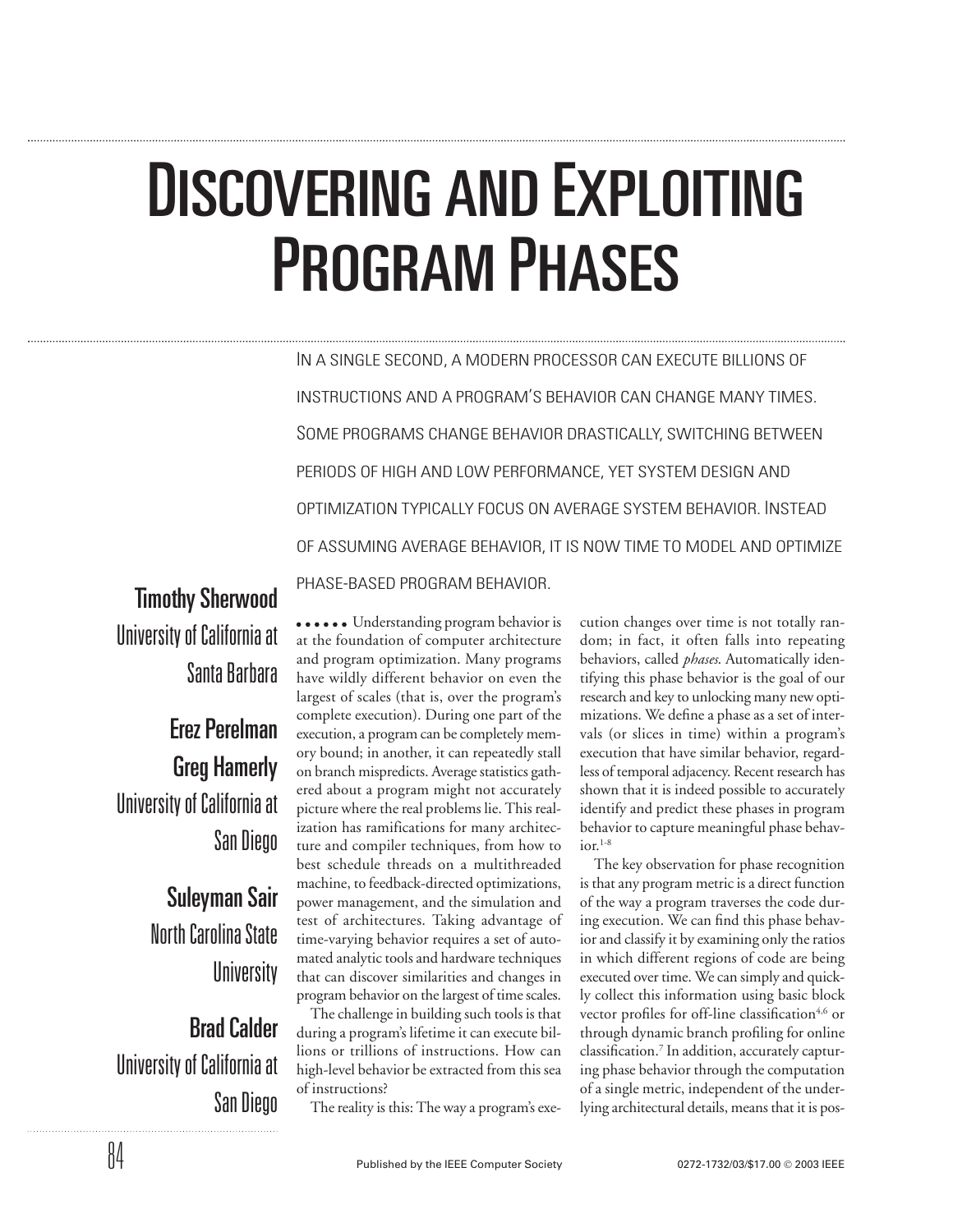sible to use phase information to guide many optimization and policy decisions without duplicating phase detection mechanisms for each optimization.<sup>7</sup>

## Phase behavior

We begin the analysis of phases with a demonstration of the time-varying behavior of two different programs from SPEC 2000, gcc and gzip.9 To characterize the behavior of these programs, we have simulated their execution all the way from start to finish. Each program executes many billions of instructions and gathering these results took several machine-years of simulation time. Figure 1 shows the behavior of each program, measured in terms of various statistics relating to how the program interacts with the underlying architecture over its execution.

Each point on the graph represents the average value for that metric (for example cache misses) taken over 10 million instructions of execution (an *interval*). We draw two important points from these graphs. First, average behavior does not sufficiently characterize a program's behavior. For example, in gzip the instructions per cycle (IPC) varies from 1.2 to 1.7, and the number data cache misses varies by almost an order of magnitude. In this way, gzip's behavior alternates between two phases. Second, not only does the program's behavior change wildly over time, it changes on the largest of time scales. The program can exhibit stable behavior for billions of instructions and then suddenly change. Together, these two points imply that an accurate model of program behavior must account for these long-term changes in the way a program executes.

Although program behavior changes significantly over time, the behavior of all of the metrics tends to change in unison, although not necessarily in the same direction. This implies that the changes are due to something more fundamental. If an automated approach were capable of quantifying these fundamental changes, it would make it possible to extract information about how a program is changing in a way that you could generalize to all hardware metrics.

In addition, such a method should enable the automatic partitioning of a program's execution into a set of phases that will quantify



Figure 1.Plot of metrics over billions of instructions executed by the programs gzip with input graphic (a) and gcc with input 166 (b). Each point on the graph is an average over 10 million instructions. These graphs plot the number of unified L2 cache misses (ul2), energy consumed by the execution of the instructions, number of instruction cache misses (il1), number of data cache misses (dl1), number of branch mispredicts (bpred), and the average IPC.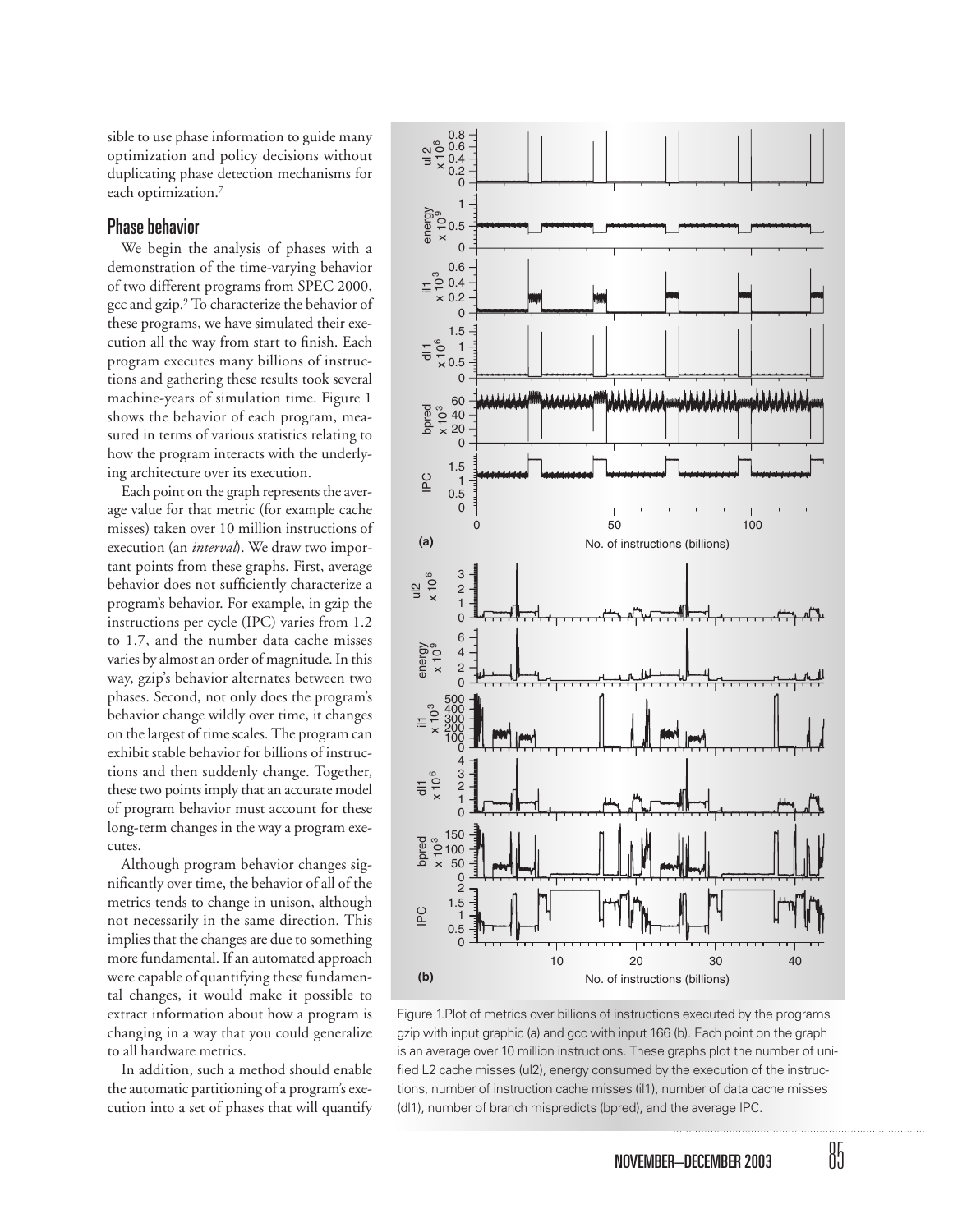the changing behavior over time. The goal is that after classification, each phase would contain only intervals that have similar behavior. Optimizations can then target individual phases or use phase information to aid in control. To solidify our discussions on classifying phase behavior, the following list contains definitions for both phases and the components of a phase used for analysis and optimization:

- An *interval* is a section of continuous execution (a slice in time) within a program. For the results presented here, we chose intervals of the same size, as measured by the number of instructions executed within an interval (either 1, 10, or 100 million instructions<sup>4</sup>). We are currently exploring the use of variable-sized intervals.
- A *phase* is a set of intervals within a program's execution that have similar behavior, regardless of temporal adjacency. In this way, a phase can reoccur multiple times through the program's execution.
- *Phase classification* breaks a program's intervals of execution on a given input into phases with similar behavior. This phase behavior is for a specific program binary running a specific input (a binaryinput pair).
- *Similarity* defines how close the behavior of two intervals are as measured across some set of metrics. Well-formed phases should have intervals with similar behavior across architecture metrics (such as IPC, cache misses, and branch mispredicts) and have similar working sets.
- The *similarity metric* is independent of hardware metrics; we use it to judge the similarity of intervals when performing phase classification.
- A *phase change* is a noticeable and sudden change in program behavior (similarity) over time (as if going from one phase to another phase).

# Single metric for identifying phases

As discussed earlier, any effective technique for finding phase information requires a notion of how similar two parts of a program's execution are to one another. In creating this similarity metric, it is advantageous not to rely on statistics such as cache miss rates or perfor-

mance. Doing so would tie the phases to those statistics and then you would need to reanalyze the phases every time some architecture parameter changed, either statically (for example, if the cache size changed) or dynamically (if some policy changed adaptively). Tackling these problems *requires a metric that is independent of any particular hardware-based statistic,* yet still related to the fundamental changes in behavior illustrated in Figure 1.

This led us to analyze the behavior of programs in terms of the code executed over time. There is a strong correlation between the executed set of paths in a program and the observed time-varying behavior. The intuition behind this is simple: What the code is doing at a particular time determines program behavior. With this idea in hand, it is possible to find the phases in programs using only a metric related to how the code is being exercised—that is, what code was the processor running and how often. It is important to understand that using this approach finds the phase behavior in Figure 1 by examining only the frequency in which the code (really the basic blocks) execute over time.

#### Basic block vector

To provide this metric, we developed the basic block vector (BBV)<sup>5</sup> to concisely capture information about how a program changes its behavior over time. A basic block is a section of code executed from start to finish with one entry and one exit. We use the frequencies with which basic blocks execute as the metric for comparing sections of the application's execution. The intuition behind this is that program behavior at a given time directly relates to the code executing during that interval, and basic block distributions provide us with this information. A-program, when run for any interval of time, will execute each basic block a certain number of times. Knowing this information provides a fingerprint for that interval of execution and shows where the application is spending its time in the code. The basic idea is that the basic block distributions for two intervals are fingerprints that indicate the similarity between the intervals. If the fingerprints are similar, then the two intervals spend about the same amount of time in the same code, and the performance of those two intervals should be similar.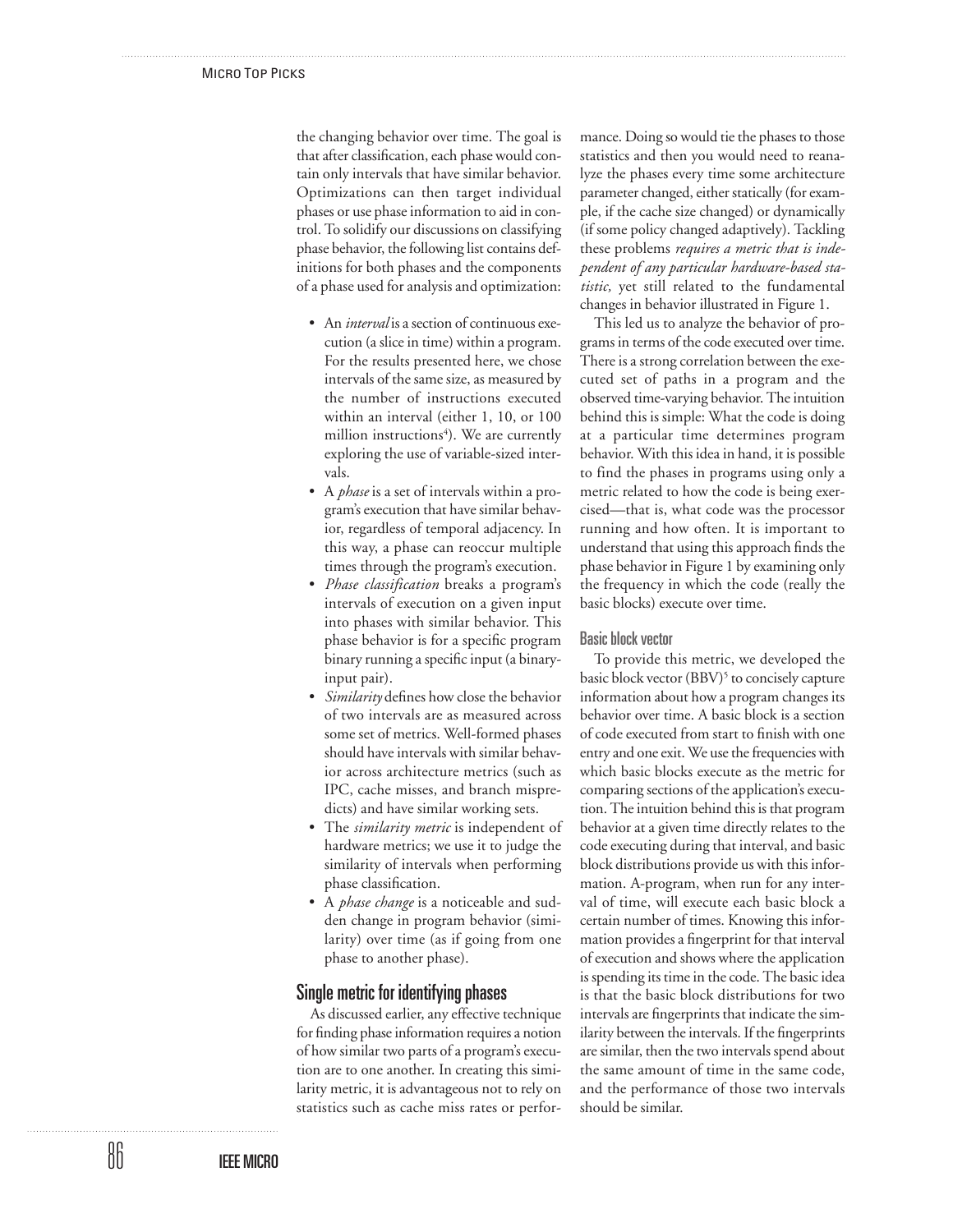More formally, a BBV is a one-dimensional array with one element in the array for each static basic block in the program. During each interval, the number of times program execution enters each basic block is counted and recorded in the BBV (weighed by the number of instructions in the basic block). Therefore, each element in the array is this count of entry into a basic block multiplied by the number of instructions in that basic block. The BBV is then normalized by dividing each element by the sum of all the elements in the vector that occurred during that interval.

#### BBV difference

To find patterns in the program, we must first have some way of comparing the similarity of two BBVs. The operation for this comparison takes as input two BBVs and outputs a single number showing how close these BBVs are. There are several ways of comparing two vectors, such as taking the dot product or finding the Euclidean distance (straight line between two points) or Manhattan distance (distance if movement can only be parallel to the axes). The tradeoffs between these are explained more fully elsewhere,<sup>6</sup> and we use a mix of the both techniques depending on the situation.

Besides BBVs, other methods are also acceptably accurate means of gathering phase information. These methods include creating conditional branch working set bit vectors,<sup>10</sup> sampling instruction PCs using VTune,<sup>11</sup> and tracking the frequencies of loop (backwards conditional) branches as well as other architecture-independent constructs.12 Only profiling the number of times each loop branch executes in a given interval yields phase classifications with accuracies similar to those obtained with BBVs.12

#### Basic block similarity matrix

We use a *basic block similarity matrix* to visually inspect the effectiveness of using BBVs in determining the similarities among intervals. The similarity matrix is the upper triangular of an *N* × *N* matrix, where *N* is the number of intervals in the program's execution. An entry at  $(x, y)$  in the matrix represents the Manhattan distance (similarity) between the BBVs at intervals *x* and *y*. Figure 2 shows the similarity matrices for the two example programs, gzip and gcc. The matrix's diagonal represents the program's execution over time from start to completion.

To interpret the graph, consider points along the diagonal axis. Each point is perfectly similar to itself, so all the points on the diagonal are dark. Starting from a given point on the diagonal, you can compare how that point relates to its neighbors forward and backward in execution by tracing horizontally or vertically. To compare given interval *x* with interval  $x + n$ , simply start at point  $(x, x)$  on the graph and trace horizontally to the right to (*x*,  $x + n$ ). In the similarity matrices for gcc and gzip, you can see large dark blocks, which indicate repeating behaviors in the program. Large triangular blocks that run along the diagonal indicate *stable regions* where program behavior is not changing over time. Rectangular dark blocks that occur off the diagonal axis indicate *reoccurring* behaviors, where a behavior that occurs later in execution has also occurred sometime in the past. When compared with the metrics shown in Figure 1, it's possible to see that examining just the executed code suffices to capture the program's repeating nature. This motivates the development of a technique to capture these patterns automatically.

# Offline phase classification

BBVs provide a compact and representative summary of the program's behavior for each interval of execution. By examining the similarity between them, it is clear that there exists a high-level pattern within each program's execution. To use this behavior, it is necessary to have an automated way of extracting the phase information from programs. Clustering algorithms have proven useful in breaking the complete program execution into smaller groups (phases) that have similar BBVs.<sup>6</sup> Because BBVs relate to the program's overall performance, BBV-based grouping results in phases that are similar not only in their basic block distributions but also in every other metric measured, including overall performance. In addition, you can gather BBVs quickly because they require only the counting of basic block execution frequencies.

### Using clustering for phase classification

The goal of clustering is to divide a set of points into groups such that points within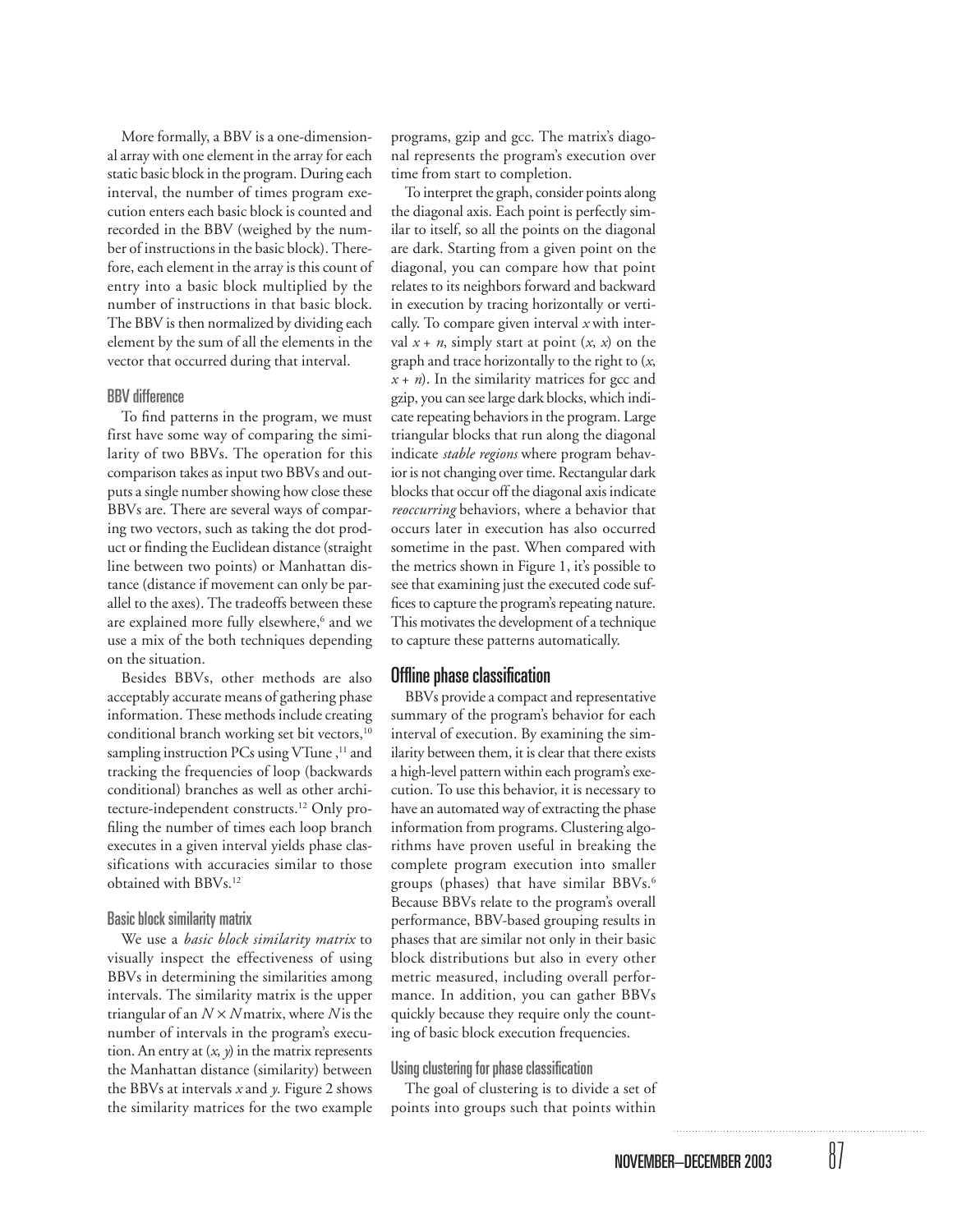

MICRO TOP PICKS

Figure 2. Basic block similarity matrices for gzip-graphic (a) and gcc-166 (b). The matrix diagonal represents a program's execution to completion with units in billions of instructions. The darker the points, the more similar the intervals (the Manhattan distance is closer to 0); the lighter the points, the more different the intervals (the Manhattan distance is closer to 2).

each group are similar (by some metric, often distance) and the points in different groups are dissimilar. A well-known clustering algo-

rithm, *k*-means,<sup>13</sup> can accurately break program behavior into phases. Random linear projection<sup>14</sup> reduces the dimensionality of the input data without disturbing the underlying similarity information; it is a useful technique for speeding up the execution of *k*-means. One serious drawback of the *k*means algorithm is that it requires the value *k*—the number of clusters—as input. To address this problem, we run the algorithm for several *k* values and use a score to guide our final choice for *k*. The following steps summarize our algorithm at a high level; our earlier work gives a detailed description of each step:<sup>6</sup>

- 1. Profile the basic blocks executed in each program, breaking the program up into contiguous intervals of size *N* (for example, 1 million, 10 million, or 100 million instructions). Generate and normalize a BBV for every interval.
- 2. Reduce the dimensionality of the BBV data to *P* dimensions (for example, 15) using random linear projection. The advantage of performing clustering on projected data is that it significantly accelerates the *k*-means algorithm and reduces the memory requirements by several orders of magnitude.
- 3. Run the *k*-means algorithm on the reduced-dimension data with values of *k* from 1 to *M*, where *M* is the maximum number of phases to use. Each run of *k* means produces a clustering, which is a partition of the data into *k* phases/clusters. During this clustering *k* means compares the similarity of intervals, grouping them together into phases. Each run of *k* means begins with a random initialization step, which requires a random seed.
- 4. To compare and evaluate the clusters formed for different *k*, we use the Bayesian information criterion (BIC)<sup>15</sup> as a measure of the goodness of fit of a clustering within a dataset. More formally, BIC is an approximation to the probability of the clustering given the data that has been clustered. Thus, the larger the BIC score, the higher the probability that the clustering is a good fit to the data. For each clustering (*k* from 1 to *M*), score the clustering's fitness using the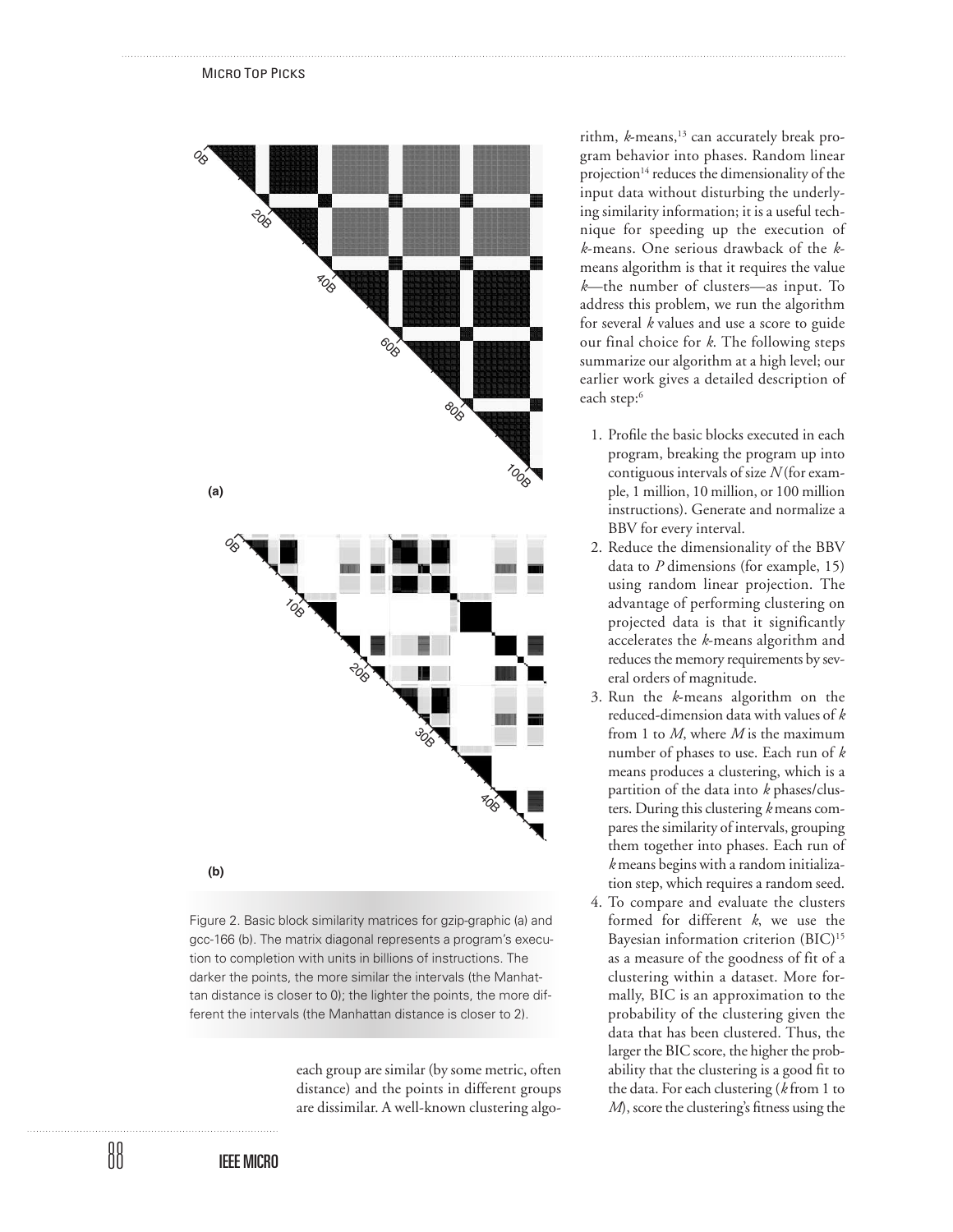

Figure 3. Graphs showing the phase clustering of the execution intervals for gzip-graphic (a) and gcc-166 (b), based on our algorithm. The *x*-axis units are number of executed instructions; the graph shows for each interval of execution (every 100 million instructions) which cluster the interval fell into. Using k-means clustering with the Euclidean distance we partition gzip's full run of the execution into four phases; for gcc, we have eight phases.

formulation given by Pelleg and Moore.<sup>15</sup>

5. Choose the clustering with the smallest *k*, such that its BIC score is at least *X* percent of the best score. The clustering *k* chosen is the final grouping of intervals into phases. For the results presented later, we used an 80 percent threshold and  $M = 10$ .

These steps provide a grouping of intervals into phases. The *k*-means algorithm groups similar intervals together based on the BBV similarity metric using the Euclidean distance. We then choose a final grouping of phases from the different options based on how well formed the phases are, as measured by the BIC metric.

#### Clusters and phase behavior

Figure 3 shows the result of running the clustering algorithm on gzip and gcc, using an interval size of 100 million instructions and setting maximum number of phases *M* to 10. The *x* axis corresponds to the program's execution in billions of instructions, and the graph indicates to which phase (labeled on the *y* axis) each interval belongs.

This algorithm partitions gzip's execution

into four clusters. Comparing these results with Figure 2a, the cluster behavior captured by the offline algorithm aligns closely with the program's behavior. Clusters 2 and 4 represent the larger sections of similar execution. Cluster 3 captures the smaller phase that lies in between these larger phases. Cluster 1 represents the phase transitions between the three dominant phases. The cluster 1 intervals fall into the same phase because they execute a similar combination of code, which happens to be part of the code behavior in either cluster 2 or 4, and part of the code executed in cluster 3. These transition points in cluster 1 also correspond to the same intervals that have large cache-miss spikes, as shown in the timevarying graphs of Figure 1.

Figure 3b shows how this algorithm partitions gcc into eight clusters. Comparing these results to Figure 2b, we see that it correctly captures even gcc's more complicated behavior. We see that this algorithm accurately groups the intervals corresponding to the dark boxes on the diagonal of the similarity matrix (Figure 2b) into dominant clusters 1, 4, and 7.

# **SimPoint**

Understanding the cycle-level behavior of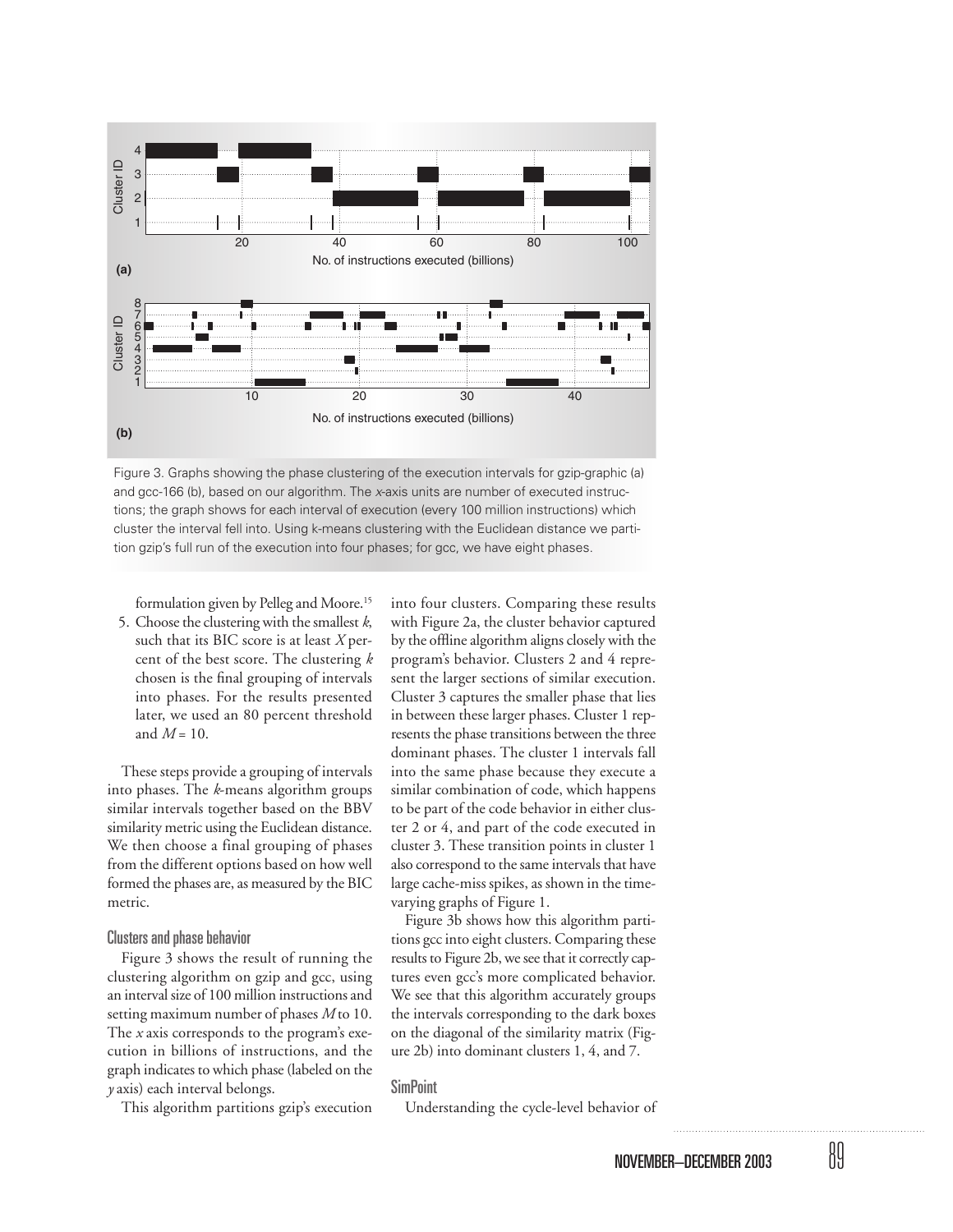#### MICRO TOP PICKS



Figure 4. Simulation accuracy for the SPEC 2000 benchmark suite when performing detailed simulation for a few hundred million instructions compared to simulating the entire program. These results cover simulation from the start of the program's execution, for fast-forwarding through 1 billion instructions before simulation, and using SimPoint to choose less than 10 hundred-million-instruction intervals to simulate. The median and the maximum results are for the complete SPEC 2000 benchmark suite.

a processor running an application is crucial to modern computer architecture research. To gain this understanding, architects typically employ detailed cycle-level simulators. Unfortunately, this level of detail comes at the cost of simulation speed, and simulating the full execution of an industry standard benchmark on even the fastest simulator can take weeks or months to complete. Offline phase analysis provides an accurate and efficient work around for this problem.

To address this problem we created the Sim-Point<sup>4,6</sup> tool to choose simulation points intelligently using offline phase classification algorithms. SimPoint calculates phases for a program/input pair, and then chooses a single representative from each phase and estimates the remaining intervals' behaviors by performing a detailed simulation only on that chosen representative. We choose this representative for each phase (which is a cluster of intervals) by finding the interval closest to the cluster's center (centroid). This selected interval for a phase is called a *simulation point* for that phase. We then perform detailed simulation at the simulation points and weight the performance by the size (number of intervals) in its cluster. SimPoint can significantly reduc-

ing simulation time and provides an accurate characterization of the full program. Figure 4 shows simulation accuracy results using Sim-Point for the SPEC 2000 programs, comparing them to the complete execution of these programs. As described earlier, we choose one simulation point for each cluster, so for gzip, which has 4 clusters, we simulated 400 million instructions. Despite simulating this limited number of instructions, our method had only a 4 percent error for gzip.

For the non-SimPoint results, we ran a simulation for the same number of instructions as the SimPoint data to provide a fair comparison. Figure 4 shows that starting simulation at the program's beginning results in a median error of 58 percent when compared to the full simulation, whereas blindly fast forwarding for 1 billion instructions results in a median 23 percent IPC error. When using the clustering algorithm to create multiple simulation points, we saw a median IPC error of 2 percent, and an average IPC error of 3 percent. In comparison to random-sampling approaches, SimPoint achieves similar error rates but requires significantly less—five times less—fast-forwarding time.4 In addition, statistical sampling can be combined with Sim-Point to create a phase clustering that has a low per-phase variance.<sup>4</sup>

Several researchers in academia and at Intel are using SimPoint to accurately guide their architecture simulation research. We distribute the code to track the basic blocks, perform the analysis and the clustering, and pick the simulation points as part of the SimPoint tool (http://www.cs.ucsd.edu/users/calder/simpoint/).

#### Online phase classification

Although the offline model provides a powerful way to study and summarize program phases, a way of exploiting phase behavior in programs at runtime requires a slightly different approach. The results of offline analysis show that many programs drastically change behavior over time and often in a very structured way. The offline analysis is useful for discovering and exploiting these phases, but there are potentially more opportunities for phase-specific optimizations if we can detect phases in a program as it runs.

With phase information about a running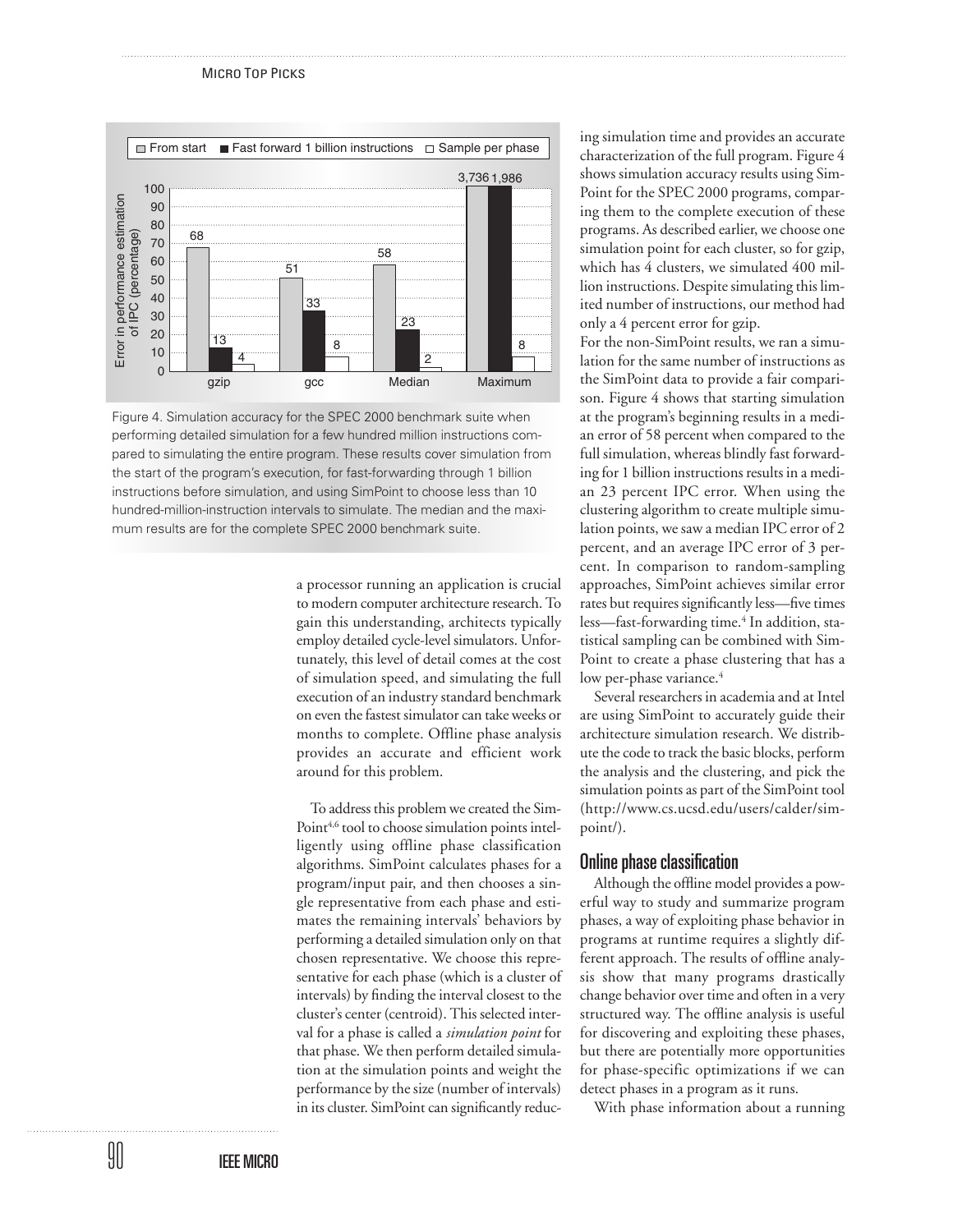program, architects can use this additional information to make intelligent decisions about power management, resource allocation, or thread scheduling. In fact, a runtime system or processor can use phase information to not only adapt its operations to program phase behavior, it could also use it to predict future behavior.7 An effective online phase detection scheme enables all these possibilities.

Phase classification architecture

An online approach's goal is to create a small, easily implementable (in hardware or software), runtime phase detection scheme.<sup>7</sup> The challenge of designing an online scheme to capture phases are:

- only a small, fixed amount of storage is available for all of the information collected;
- the online scheme learns the program's behavior as it executes, so there can only be one pass through the data; and
- the computation involved should be small enough to not interfere with the system.

These challenges will have some cost, namely that any dynamic technique will be less discriminating in its choice of how to group phases when compared to an offline technique. Figure 5 gives an overview of an architecture for phase classification. Each stage of the hardware implementation is an approximation of one stage of the offline algorithm. There are essentially four stages of the design, our earlier work gives a detailed description.7

- 1. To approximate the tracking of basic blocks in the offline approach, we track the program counter (PC) of every committed branch and the number of instructions (*I*) committed between the current branch and the last branch. This tuple provides almost exactly the same information as the more careful tracking of basic blocks.
- 2. To approximate random linear projection, we apply the projection beforehand and store only the projected data, rather than wait to apply this reduction after generating a profile. We approximate the



Figure 5. Phase classification architecture. The architecture captures each branch program counter along with the number of instructions from the last branch. It increments the bucket entry, corresponding to a hash of the branch program counter, by the number of instructions. After each profiling interval has completed, the buckets represent a fingerprint that is compared to the fingerprints in the past-history to classify the interval into a phase.

projection by using a hashing function on the branch PCs before we insert them into the accumulators.

- 3. To build up a set of vectors, we use *N* accumulators. The hashing function in step 2 generates a hash of the PC that maps it into one of the *N* accumulator buckets. To approximate the offline algorithm's use of the basic block sizes, we use *I* instead, adding *I* to the bucket that maps to the branch PC. Stages 1 through 3 must occur at processor speed, but it only involves a counter, a hash, and an accumulator update, all of which we can pipeline.
- 4. After updating the accumulator table for some fixed amount of time, we must approximate the clustering algorithm. For classification, we must evaluate the fingerprint with the following two ques-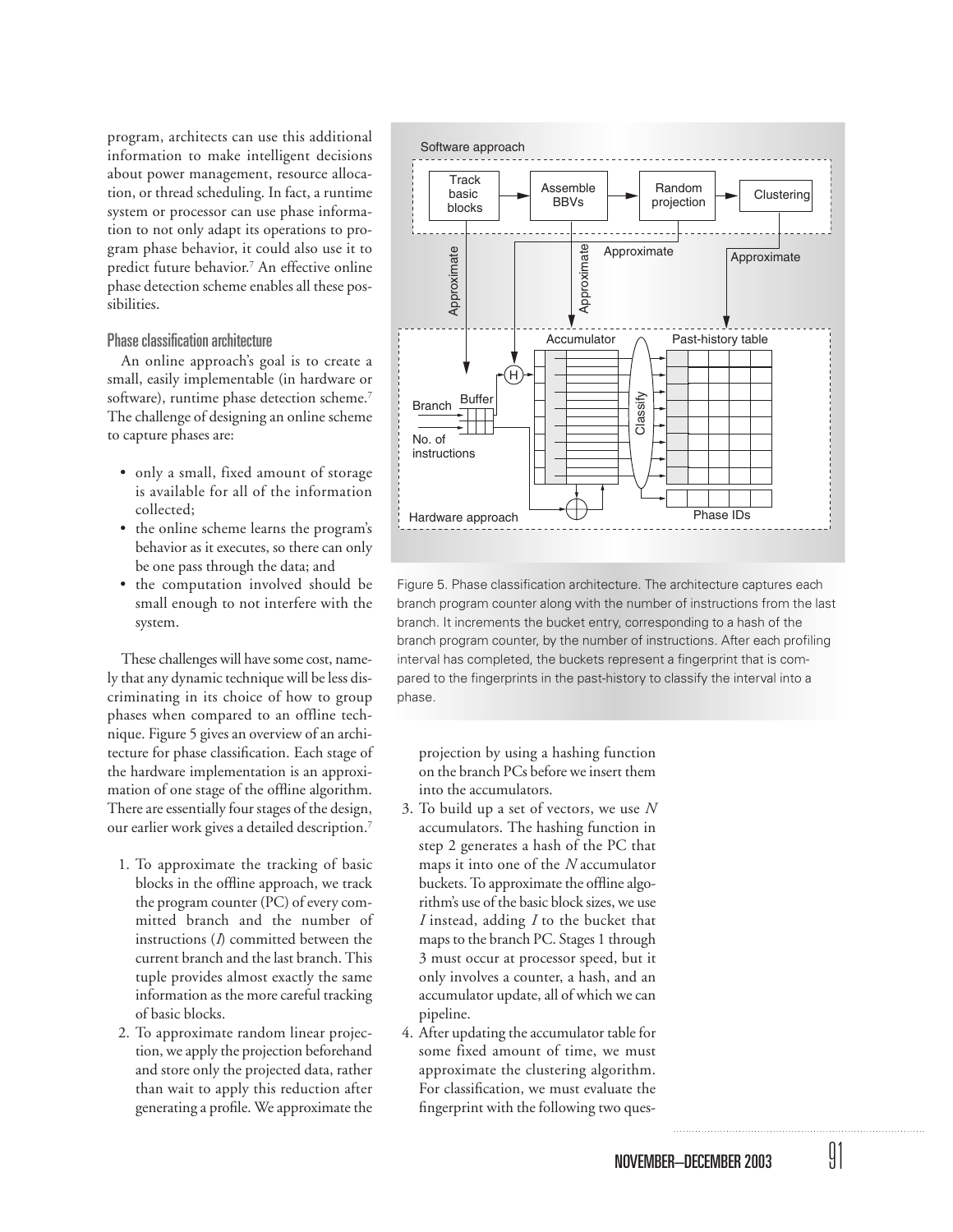|                          |       |      |                     |       |            |                |                             |                |          | the two programs and each of the top five phases in each program, we show the average value of each metric |           |                  |            |
|--------------------------|-------|------|---------------------|-------|------------|----------------|-----------------------------|----------------|----------|------------------------------------------------------------------------------------------------------------|-----------|------------------|------------|
|                          |       |      |                     |       |            |                | and the standard deviation. |                |          |                                                                                                            |           |                  |            |
|                          | phase |      | <b>IPC</b> (stddev) | bpred | (stddev)   | dl1            | (stddev)                    | $\overline{1}$ | (stddev) | energy                                                                                                     | (stddev)  | ul <sub>2</sub>  | (stddev)   |
| ပ<br>မ္ဘ                 | fulll | 1.32 | (43.4%)             | 27741 | 135.5%)    | 445083         | $110.7\%)$                  | 50763          |          | (203.2%)  6.44E+08                                                                                         |           | (90.0%)  227912  | (139.7%)   |
|                          | 18.5% | 0.61 | $(1.6\%)$           | 34665 | (22.0%)    | 753382         | (5.4%)                      | 125091         |          | (23.2%) 1.03E+09                                                                                           |           | $(1.8\%)$ 395997 | $(5.3\%)$  |
|                          | 18.1% | 1.95 | $(0.3\%)$           | 13048 | (3.9%      | 28112          | (15.1%)                     | 43             |          | (73.9%) 3.22E+08                                                                                           | $(0.2\%)$ | 1006             | $(5.6\%)$  |
|                          | 7.2%  | 0.64 | $(0.2\%)$           | 843   | (15.1%)    | 885081         | $(0.1\%)$                   | 75             |          | (215.5%)  9.78E+08                                                                                         | $(0.3\%)$ | 443655           | $(0.1\%)$  |
|                          | 4.0%  | 1.49 | $(1.2\%)$           | 10145 | $(7.6\%)$  | 703554         | (6.8%)                      | 15591          |          | (5.2%)  4.20E+08                                                                                           | $(1.1\%)$ | 354084           | $(7.0\%)$  |
|                          | 3.9%  | 1.76 | $(1.6\%)$           | 2015  | (13.6%)    | 98947          | $(5.9\%)$                   | 102            |          | (45.1%) 3.57E+08                                                                                           | $(1.6\%)$ | 15595            | (12.6%)    |
|                          | phase |      | IPC (stddev)        | bpred | (stddev)   | d <sub>1</sub> | (stddev)                    | $\overline{1}$ | (stddev) | energy                                                                                                     | (stddev)  | ul <sub>2</sub>  | (stddev)   |
|                          | full  | 1.33 | $16.3\%$            | 56045 | $(11.1\%)$ | 90446          | (58.2%)                     | 60             |          | 138.1%) 4.82E+08                                                                                           | (13.5%)   | 22880            | $112.0\%)$ |
|                          | 17.1% | 1.24 | $(3.4\%)$           | 53300 | $(10.8\%)$ | 96960          | $(10.1\%)$                  | 12             |          | (44.2%) 5.05E+08                                                                                           | (3.5%)    | 24218            | $(8.6\%)$  |
| $\frac{p}{\overline{p}}$ | 9.4%  | 1.23 | $(3.8\%)$           | 54973 | (11.5%)    | 99523          | (11.3%)                     | 11             |          | (45.5%) 5.09E+08                                                                                           | (3.8%)    | 24518            | $(9.3\%)$  |
| ත                        | 8.8%  | 1.76 | $(0.6\%)$           | 56449 | (4.8%      | 37331          | $(5.6\%)$                   | 241            |          | $(8.4\%)$ 3.55E+08                                                                                         | $(0.6\%)$ | 5617             | $(15.6\%)$ |
|                          | 8.0%  | 1.22 | (4.3%)              | 54791 | (6.8%)     | 99671          | $(11.9\%)$                  | 40             |          | (25.7%) 5.14E+08                                                                                           | (4.4%     | 28153            | (11.0%)    |
|                          | 7.4%  | 1.24 | $(3.1\%)$           | 55215 | (11.1%)    | 96701          | $(9.6\%)$                   | 12             |          | $(35.4\%)$ 5.04E+08                                                                                        | $(3.2\%)$ | 23701            | $(8.4\%)$  |

**Table 1. Examination of per-phase homogeneity compared to the program as a whole (denoted by full). For**

tions in mind: Have we seen this behavior before? And if so, when did we see it? We answer these questions by comparing values in the accumulator table with the set of past behaviors (the past-history table). If an entry in the past-history table is within a certain threshold distance of the accumulator table's entry, then this interval is similar to other intervals previously classified into that phase.

The online algorithm can perform phase classification on programs at runtime with little to no impact on the processor core's design. One goal of phase classification is to divide the program into a fairly homogeneous set of phases. This means that an optimization adapted and applied to a single segment of execution from one phase will apply equally well to the other parts of the phase. To quantify the extent to which the online algorithm achieves this goal, we measured the homogeneity of a variety of architectural statistics on a per-phase basis.

Table 1 shows the results of performing this analysis on the phases determined at runtime for gcc and gzip, using an interval of 10 million instructions. For both programs, this table shows a set of statistics. The first phase (listed as "full") is the result of treating the entire program as a single phase. In addition to the average value, Table 1 also shows the standard deviation for each statistic. If the phase-tracking hardware is successful in classifying the phases, the standard deviations for the various metrics should be low for a given

phase identification.

Looking at gcc's energy consumption, we observe that it swings radically (a standard deviation of 90 percent) over the program's complete execution. Figure 1 shows this graphically, plotting the energy usage versus instructions executed. However, after dividing the program into phases, we see that each phase has very little variation within itself; all have less than a 5 percent standard deviation. By analyzing gcc, we also see that the phase partitioning does a very good job across all of the measured statistics, even though partitioning used only one metric (tracking the executed branches).

Dynamically using the phase information can lead to new compiler optimizations with code tailored to different phases of execution, phase prediction, multithreaded architecture scheduling, power management, and other resource distribution problems controlled by software, hardware, or the operating system. We have evaluated our phase classification architecture through simulation by examining the effectiveness of phase tracking and prediction for perphase value profiling, and for reconfigurable data caches and processor widths.<sup>7</sup>

Phase classification research will open the door for a new class of program analysis techniques, and runtime and hardware optimizations targeted toward fine-tuning the behavior of a program or system. Significant research lies ahead to better understand phase behavior and to tune phase classification algorithms, thresholds, and interval sizes to many different uses.